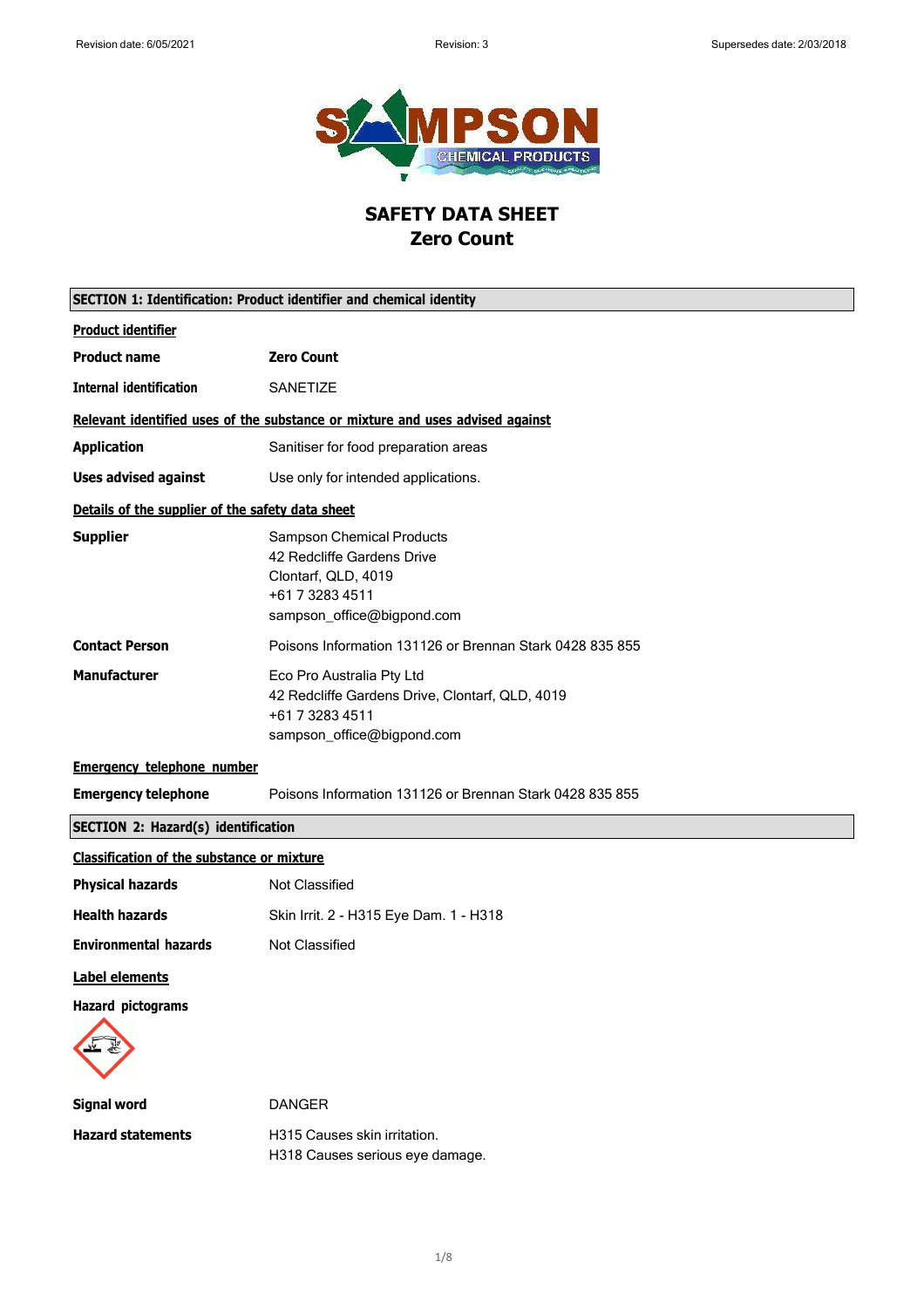| <b>Precautionary statements</b> | P264 Wash contaminated skin thoroughly after handling.<br>P280 Wear protective gloves/ protective clothing/ eye protection/ face protection.<br>P302+P352 IF ON SKIN: Wash with plenty of soap and water.<br>P305+P351+P338 IF IN EYES: Rinse cautiously with water for several minutes. Remove<br>contact lenses, if present and easy to do. Continue rinsing.<br>P310 Immediately call a POISON CENTER or doctor/ physician.<br>P321 Specific treatment (see medical advice on this label).<br>P332+P313 If skin irritation occurs: Get medical advice/attention.<br>P362+P364 Take off contaminated clothing and wash before reuse. |
|---------------------------------|----------------------------------------------------------------------------------------------------------------------------------------------------------------------------------------------------------------------------------------------------------------------------------------------------------------------------------------------------------------------------------------------------------------------------------------------------------------------------------------------------------------------------------------------------------------------------------------------------------------------------------------|
| <b>Contains</b>                 | N-alkyl(C8-C16)dimethylbenzylammonium chloride                                                                                                                                                                                                                                                                                                                                                                                                                                                                                                                                                                                         |

### **Other hazards**

This product does not contain any substances classified as PBT (persistent, bioaccumulative and toxic) or vPvB (very persistent and very bioaccumulative).

### **SECTION 3: Composition and information on ingredients**

# **Mixtures**

## **N-alkyl(C8-C16)dimethylbenzylammonium chloride**

CAS number: 8001-54-5

### **SECTION 4: First aid measures**

### **Description of first aid measures**

| <b>General information</b>                                                 | Get medical attention if any discomfort continues. Show this Safety Data Sheet to the medical<br>personnel.                                                                                                            |
|----------------------------------------------------------------------------|------------------------------------------------------------------------------------------------------------------------------------------------------------------------------------------------------------------------|
| <b>Inhalation</b>                                                          | Move affected person to fresh air and keep warm and at rest in a position comfortable for<br>breathing. Loosen tight clothing such as collar, tie or belt. Get medical attention if symptoms<br>are severe or persist. |
| <b>Ingestion</b>                                                           | Rinse mouth thoroughly with water. Get medical advice/attention if you feel unwell. Do not<br>induce vomiting unless under the direction of medical personnel.                                                         |
| <b>Skin Contact</b>                                                        | Rinse with water.                                                                                                                                                                                                      |
| Eye contact                                                                | Rinse immediately with plenty of water. Do not rub eye. Remove any contact lenses and open<br>eyelids wide apart. Continue to rinse for at least 15 minutes and get medical attention.                                 |
| <b>Protection of first aiders</b>                                          | First aid personnel should wear appropriate protective equipment during any rescue.                                                                                                                                    |
| Most important symptoms and effects, both acute and delayed                |                                                                                                                                                                                                                        |
| <b>General information</b>                                                 | The severity of the symptoms described will vary dependent on the concentration and the<br>length of exposure.                                                                                                         |
| <b>Inhalation</b>                                                          | No specific symptoms known.                                                                                                                                                                                            |
| <b>Ingestion</b>                                                           | May cause irritation.                                                                                                                                                                                                  |
| <b>Skin contact</b>                                                        | Redness. Irritating to skin.                                                                                                                                                                                           |
| Eye contact                                                                | Causes serious eye damage. Symptoms following overexposure may include the following:<br>Pain. Profuse watering of the eyes. Redness.                                                                                  |
| Indication of any immediate medical attention and special treatment needed |                                                                                                                                                                                                                        |
| Notes for the doctor                                                       | Treat symptomatically.                                                                                                                                                                                                 |
| <b>SECTION 5: Firefighting measures</b>                                    |                                                                                                                                                                                                                        |

**1-10%**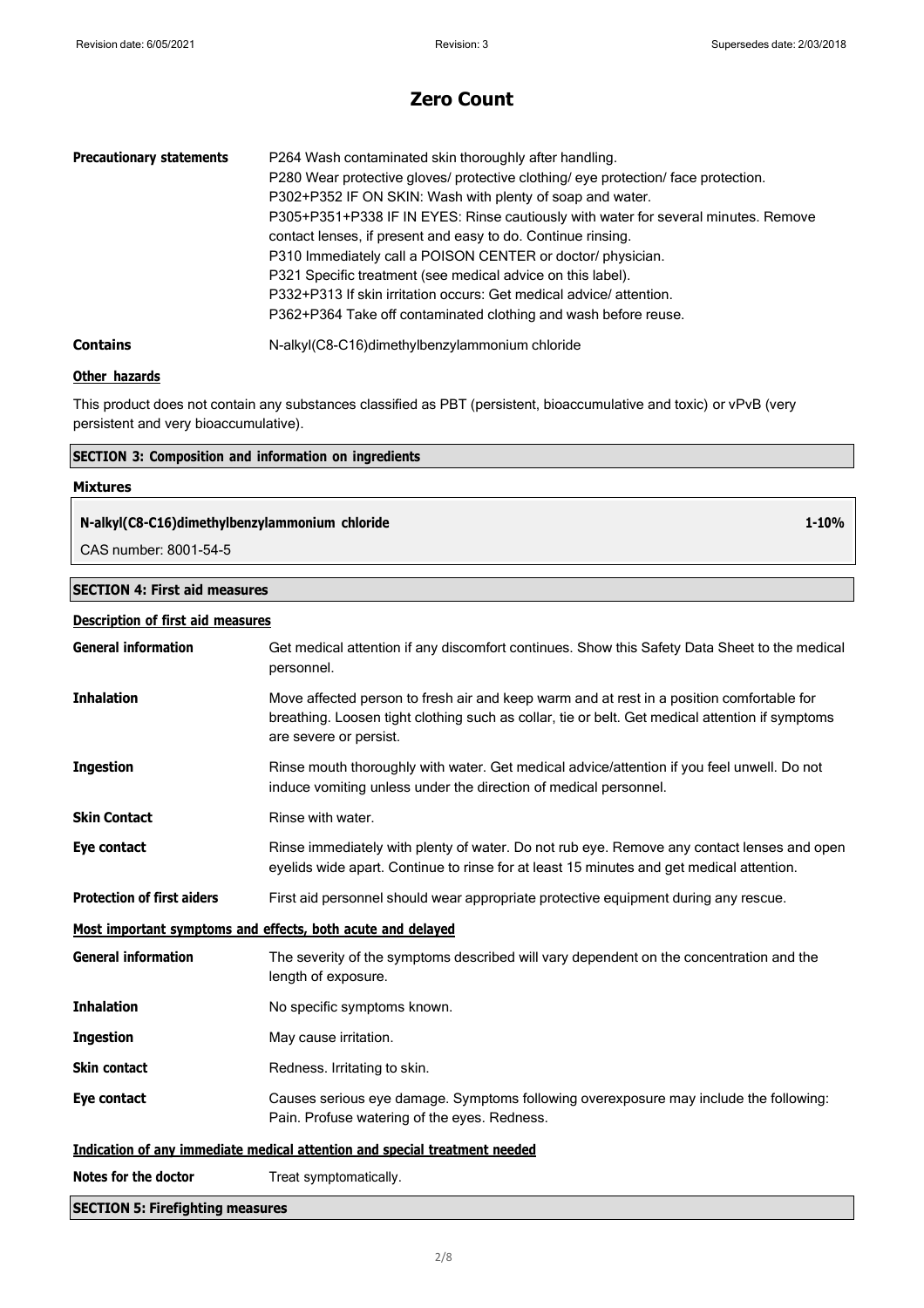# **Extinguishing media**

| Suitable extinguishing media                          | The product is not flammable. Extinguish with alcohol-resistant foam, carbon dioxide, dry<br>powder or water fog. Use fire-extinguishing media suitable for the surrounding fire.                                                                                                                                                                                                                                                                                                                                                                                                                                                                                                                                                          |
|-------------------------------------------------------|--------------------------------------------------------------------------------------------------------------------------------------------------------------------------------------------------------------------------------------------------------------------------------------------------------------------------------------------------------------------------------------------------------------------------------------------------------------------------------------------------------------------------------------------------------------------------------------------------------------------------------------------------------------------------------------------------------------------------------------------|
| <b>Unsuitable extinguishing</b><br>media              | Do not use water jet as an extinguisher, as this will spread the fire.                                                                                                                                                                                                                                                                                                                                                                                                                                                                                                                                                                                                                                                                     |
| Special hazards arising from the substance or mixture |                                                                                                                                                                                                                                                                                                                                                                                                                                                                                                                                                                                                                                                                                                                                            |
| <b>Specific hazards</b>                               | Containers can burst violently or explode when heated, due to excessive pressure build-up.                                                                                                                                                                                                                                                                                                                                                                                                                                                                                                                                                                                                                                                 |
| <b>Hazardous combustion</b><br>products               | Thermal decomposition or combustion products may include the following substances:<br>Harmful gases or vapours.                                                                                                                                                                                                                                                                                                                                                                                                                                                                                                                                                                                                                            |
| <b>Advice for firefighters</b>                        |                                                                                                                                                                                                                                                                                                                                                                                                                                                                                                                                                                                                                                                                                                                                            |
| <b>Protective actions during</b><br>firefighting      | Avoid breathing fire gases or vapours. Evacuate area. Cool containers exposed to heat with<br>water spray and remove them from the fire area if it can be done without risk. Cool containers<br>exposed to flames with water until well after the fire is out. If a leak or spill has not ignited, use<br>water spray to disperse vapours and protect men stopping the leak. Avoid discharge to the<br>aquatic environment. Control run-off water by containing and keeping it out of sewers and<br>watercourses. If risk of water pollution occurs, notify appropriate authorities.                                                                                                                                                       |
| Special protective equipment<br>for firefighters      | Wear positive-pressure self-contained breathing apparatus (SCBA) and appropriate protective<br>clothing. Firefighter's clothing conforming to Australia/New Zealand Standards AS/NZS 4967<br>(for clothing) AS/NZS 1801 (for helmets), AS/NZS 4821 (for protective boots), AS/NZS 1801<br>(for protective gloves) will provide a basic level of protection for chemical incidents.                                                                                                                                                                                                                                                                                                                                                         |
| <b>SECTION 6: Accidental release measures</b>         |                                                                                                                                                                                                                                                                                                                                                                                                                                                                                                                                                                                                                                                                                                                                            |
|                                                       | Personal precautions, protective equipment and emergency procedures                                                                                                                                                                                                                                                                                                                                                                                                                                                                                                                                                                                                                                                                        |
| <b>Personal precautions</b>                           | Wear protective clothing as described in Section 8 of this safety data sheet. No action shall be<br>taken without appropriate training or involving any personal risk.                                                                                                                                                                                                                                                                                                                                                                                                                                                                                                                                                                     |
| <b>Environmental precautions</b>                      |                                                                                                                                                                                                                                                                                                                                                                                                                                                                                                                                                                                                                                                                                                                                            |
| <b>Environmental precautions</b>                      | Avoid discharge into drains or watercourses or onto the ground. Avoid discharge to the<br>aquatic environment.                                                                                                                                                                                                                                                                                                                                                                                                                                                                                                                                                                                                                             |
| Methods and material for containment and cleaning up  |                                                                                                                                                                                                                                                                                                                                                                                                                                                                                                                                                                                                                                                                                                                                            |
| Methods for cleaning up                               | Wear protective clothing as described in Section 8 of this safety data sheet. Clear up spills<br>immediately and dispose of waste safely. Small Spillages: Collect spillage. Large Spillages:<br>Absorb spillage with non-combustible, absorbent material. The contaminated absorbent may<br>pose the same hazard as the spilled material. Collect and place in suitable waste disposal<br>containers and seal securely. Label the containers containing waste and contaminated<br>materials and remove from the area as soon as possible. Flush contaminated area with plenty<br>of water. Wash thoroughly after dealing with a spillage. Dangerous for the environment. Do<br>not empty into drains. For waste disposal, see Section 13. |
| Reference to other sections                           |                                                                                                                                                                                                                                                                                                                                                                                                                                                                                                                                                                                                                                                                                                                                            |
| <b>Reference to other sections</b>                    | For personal protection, see Section 8. See Section 11 for additional information on health<br>hazards. See Section 12 for additional information on ecological hazards. For waste disposal,<br>see Section 13.                                                                                                                                                                                                                                                                                                                                                                                                                                                                                                                            |
|                                                       | SECTION 7: Handling and storage, including how the chemical may be safely used                                                                                                                                                                                                                                                                                                                                                                                                                                                                                                                                                                                                                                                             |
| <b>Precautions for safe handling</b>                  |                                                                                                                                                                                                                                                                                                                                                                                                                                                                                                                                                                                                                                                                                                                                            |

**Usage precautions** Avoid contact with eyes and prolonged skin contact. Avoid inhalation of vapours and spray/mists.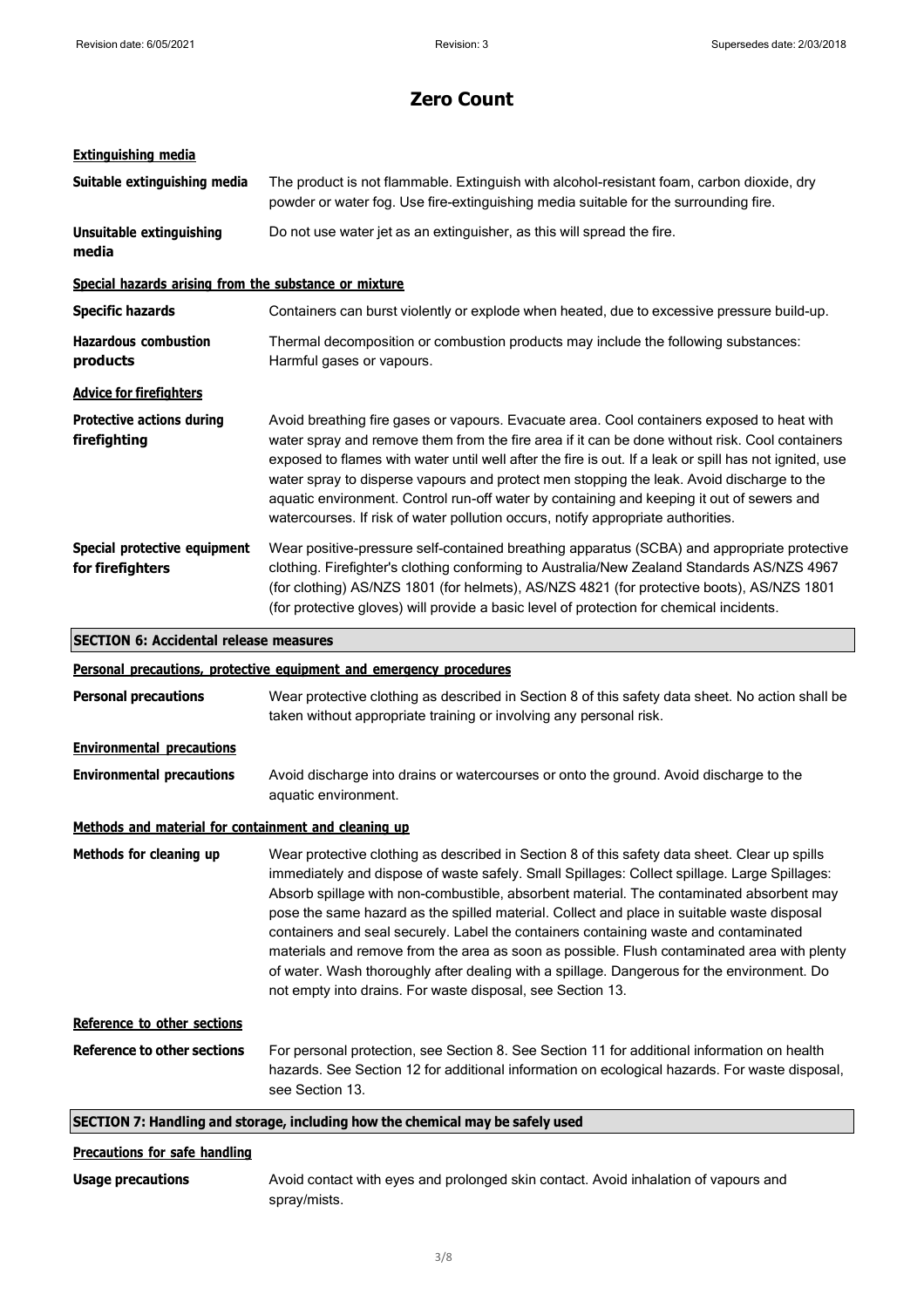| <b>Advice on general</b><br>occupational hygiene             | Wash promptly if skin becomes contaminated. Take off contaminated clothing and wash<br>before reuse. Wash contaminated clothing before reuse.                                                                                                        |  |
|--------------------------------------------------------------|------------------------------------------------------------------------------------------------------------------------------------------------------------------------------------------------------------------------------------------------------|--|
| Conditions for safe storage, including any incompatibilities |                                                                                                                                                                                                                                                      |  |
| <b>Storage precautions</b>                                   | Store in a cool, dry, well-ventilated place and out of direct sunlight. Keep away from food,<br>drink and animal feeding stuffs. Store away from incompatible materials (see Section 10).<br>Keep containers upright. Keep container tightly closed. |  |
| <b>Storage class</b>                                         | Miscellaneous hazardous material storage.                                                                                                                                                                                                            |  |
| Specific end use(s)                                          |                                                                                                                                                                                                                                                      |  |
| Specific end use(s)                                          | The identified uses for this product are detailed in Section 1.                                                                                                                                                                                      |  |
|                                                              | <b>SECTION 8: Exposure controls and personal protection</b>                                                                                                                                                                                          |  |
|                                                              |                                                                                                                                                                                                                                                      |  |
| <b>Exposure controls</b>                                     |                                                                                                                                                                                                                                                      |  |
| <b>Protective equipment</b>                                  |                                                                                                                                                                                                                                                      |  |
| <b>Appropriate engineering</b><br>controls                   | Provide adequate ventilation. Observe any occupational exposure limits for the product or<br>ingredients.                                                                                                                                            |  |

| <b>Appropriate engineering</b><br>controls | Provide adequate ventilation. Observe any occupational exposure limits for the product or<br>ingredients.                                                                                                                                                                                                                                                                                                                                                                                                                                                                                                           |
|--------------------------------------------|---------------------------------------------------------------------------------------------------------------------------------------------------------------------------------------------------------------------------------------------------------------------------------------------------------------------------------------------------------------------------------------------------------------------------------------------------------------------------------------------------------------------------------------------------------------------------------------------------------------------|
| Eye/face protection                        | Wear tight-fitting, chemical splash goggles or face shield. If inhalation hazards exist, a full-<br>face respirator may be required instead.                                                                                                                                                                                                                                                                                                                                                                                                                                                                        |
| <b>Hand protection</b>                     | Wear protective gloves. The most suitable glove should be chosen in consultation with the<br>glove supplier/manufacturer, who can provide information about the breakthrough time of the<br>glove material. To protect hands from chemicals, gloves should comply with Australia/New<br>Zealand Standard AS/NZS 2161. Considering the data specified by the glove manufacturer,<br>check during use that the gloves are retaining their protective properties and change them as<br>soon as any deterioration is detected. Frequent changes are recommended.                                                        |
| Other skin and body<br>protection          | Wear appropriate clothing to prevent repeated or prolonged skin contact.                                                                                                                                                                                                                                                                                                                                                                                                                                                                                                                                            |
| <b>Hygiene measures</b>                    | Wash hands thoroughly after handling. Wash at the end of each work shift and before eating,<br>smoking and using the toilet. Do not eat, drink or smoke when using this product.                                                                                                                                                                                                                                                                                                                                                                                                                                    |
| <b>Respiratory protection</b>              | Ensure all respiratory protective equipment is suitable for its intended use and complies with<br>Australia/New Zealand Standard AS/NZS 1716. Check that the respirator fits tightly and the<br>filter is changed regularly. Gas and combination filter cartridges should comply with<br>Australia/New Zealand Standard AS/NZS 1716. Full face mask respirators with replaceable<br>filter cartridges should comply with Australia/New Zealand Standard AS/NZS 1716. Half mask<br>and quarter mask respirators with replaceable filter cartridges should comply with<br>Australia/New Zealand Standard AS/NZS 1716. |
| <b>Environmental exposure</b><br>controls  | Keep container tightly sealed when not in use. Emissions from ventilation or work process<br>equipment should be checked to ensure they comply with the requirements of environmental<br>protection legislation. In some cases, fume scrubbers, filters or engineering modifications to<br>the process equipment will be necessary to reduce emissions to acceptable levels.                                                                                                                                                                                                                                        |

**SECTION 9: Physical and chemical properties**

# **Information on basic physical and chemical properties**

| <b>Appearance</b> | Coloured liquid. |
|-------------------|------------------|
| <b>Colour</b>     | Purple.          |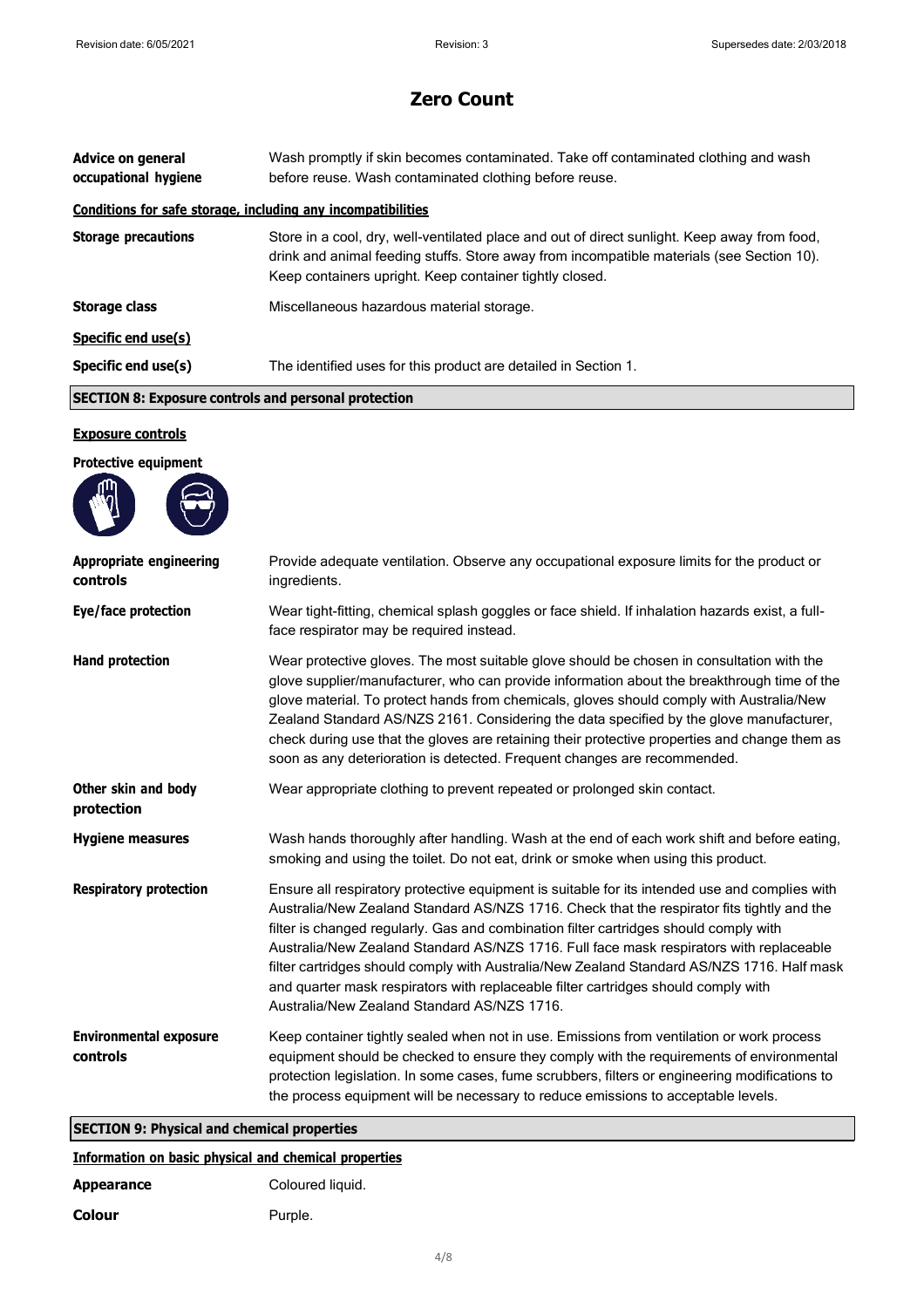| <b>Odour</b>                                                                                                | Characteristic detergent odour                                                                                                                                          |
|-------------------------------------------------------------------------------------------------------------|-------------------------------------------------------------------------------------------------------------------------------------------------------------------------|
| рH                                                                                                          | $\overline{7}$                                                                                                                                                          |
| <b>Specific Gravity</b>                                                                                     | 1.0                                                                                                                                                                     |
| <b>SECTION 10: Stability and reactivity</b>                                                                 |                                                                                                                                                                         |
| <b>Reactivity</b>                                                                                           | There are no known reactivity hazards associated with this product.                                                                                                     |
| <b>Stability</b>                                                                                            | Stable at normal ambient temperatures and when used as recommended. Stable under the<br>prescribed storage conditions.                                                  |
| <b>Possibility of hazardous</b><br>reactions                                                                | No potentially hazardous reactions known.                                                                                                                               |
| <b>Conditions to avoid</b>                                                                                  | Avoid heat, flames and other sources of ignition.                                                                                                                       |
| <b>Materials to avoid</b>                                                                                   | Oxidising agents.                                                                                                                                                       |
| <b>Hazardous decomposition</b><br>products                                                                  | Does not decompose when used and stored as recommended. Thermal decomposition or<br>combustion products may include the following substances: Harmful gases or vapours. |
| <b>SECTION 11: Toxicological information</b>                                                                |                                                                                                                                                                         |
| <b>Information on toxicological effects</b>                                                                 |                                                                                                                                                                         |
| <b>Acute toxicity - oral</b><br>Notes (oral LD <sub>50</sub> )                                              | Based on available data the classification criteria are not met.                                                                                                        |
| ATE oral (mg/kg)                                                                                            | 10,010.01                                                                                                                                                               |
| <b>Acute toxicity - dermal</b><br>Notes (dermal LD <sub>50</sub> )                                          | Based on available data the classification criteria are not met.                                                                                                        |
| ATE dermal (mg/kg)                                                                                          | 22,022.02                                                                                                                                                               |
| <b>Acute toxicity - inhalation</b><br>Notes (inhalation LCso)                                               | Based on available data the classification criteria are not met.                                                                                                        |
| <b>ATE inhalation (dusts/mists</b><br>mg/l)                                                                 | 30.03                                                                                                                                                                   |
| <b>Skin corrosion/irritation</b><br>Animal data                                                             | Irritating.                                                                                                                                                             |
| Serious eye damage/irritation<br>Serious eye damage/irritation Eye Dam. 1 - H318 Causes serious eye damage. |                                                                                                                                                                         |
| <b>Respiratory sensitisation</b><br><b>Respiratory sensitisation</b>                                        | Based on available data the classification criteria are not met.                                                                                                        |
| <b>Skin sensitisation</b><br><b>Skin sensitisation</b>                                                      | Based on available data the classification criteria are not met.                                                                                                        |
| Germ cell mutagenicity<br>Genotoxicity - in vitro                                                           | Based on available data the classification criteria are not met.                                                                                                        |
| Carcinogenicity<br>Carcinogenicity                                                                          | Based on available data the classification criteria are not met.                                                                                                        |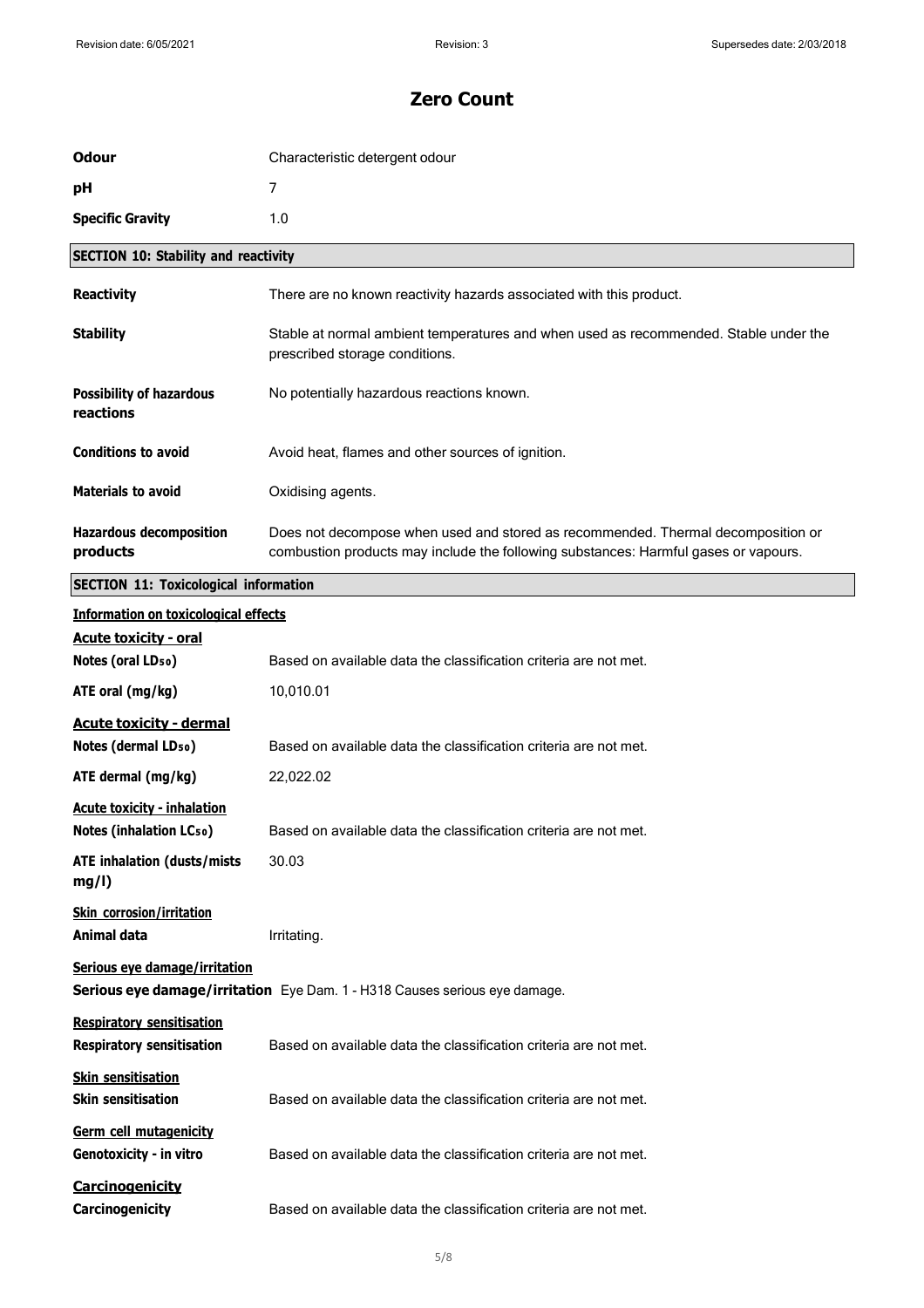| <b>IARC</b> carcinogenicity                          | None of the ingredients are listed or exempt.                                                                                                                                                                                                                                                                                                                                                                                                                             |
|------------------------------------------------------|---------------------------------------------------------------------------------------------------------------------------------------------------------------------------------------------------------------------------------------------------------------------------------------------------------------------------------------------------------------------------------------------------------------------------------------------------------------------------|
| <b>Reproductive toxicity</b>                         | Reproductive toxicity - fertility Based on available data the classification criteria are not met.                                                                                                                                                                                                                                                                                                                                                                        |
| <b>Reproductive toxicity -</b><br>development        | Based on available data the classification criteria are not met.                                                                                                                                                                                                                                                                                                                                                                                                          |
| Specific target organ toxicity - single exposure     |                                                                                                                                                                                                                                                                                                                                                                                                                                                                           |
| <b>STOT - single exposure</b>                        | Not classified as a specific target organ toxicant after a single exposure.                                                                                                                                                                                                                                                                                                                                                                                               |
| Specific target organ toxicity - repeated exposure   |                                                                                                                                                                                                                                                                                                                                                                                                                                                                           |
| <b>STOT - repeated exposure</b>                      | Not classified as a specific target organ toxicant after repeated exposure.                                                                                                                                                                                                                                                                                                                                                                                               |
| <b>Aspiration hazard</b><br><b>Aspiration hazard</b> | Based on available data the classification criteria are not met.                                                                                                                                                                                                                                                                                                                                                                                                          |
| <b>General information</b>                           | The severity of the symptoms described will vary dependent on the concentration and the<br>length of exposure.                                                                                                                                                                                                                                                                                                                                                            |
| <b>Inhalation</b>                                    | No specific symptoms known.                                                                                                                                                                                                                                                                                                                                                                                                                                               |
| <b>Ingestion</b>                                     | May cause irritation.                                                                                                                                                                                                                                                                                                                                                                                                                                                     |
| <b>Skin Contact</b>                                  | Redness. Irritating to skin.                                                                                                                                                                                                                                                                                                                                                                                                                                              |
| Eye contact                                          | Causes serious eye damage. Symptoms following overexposure may include the following:<br>Pain. Profuse watering of the eyes. Redness.                                                                                                                                                                                                                                                                                                                                     |
| <b>Route of exposure</b>                             | Ingestion Inhalation Skin and/or eye contact                                                                                                                                                                                                                                                                                                                                                                                                                              |
| <b>Target Organs</b>                                 | No specific target organs known.                                                                                                                                                                                                                                                                                                                                                                                                                                          |
| <b>SECTION 12: Ecological information</b>            |                                                                                                                                                                                                                                                                                                                                                                                                                                                                           |
| <b>Toxicity</b>                                      | Aquatic Acute 1 - H400 Very toxic to aquatic life.                                                                                                                                                                                                                                                                                                                                                                                                                        |
| Persistence and degradability                        |                                                                                                                                                                                                                                                                                                                                                                                                                                                                           |
|                                                      | <b>Persistence and degradability</b> The degradability of the product is not known.                                                                                                                                                                                                                                                                                                                                                                                       |
| <b>Bioaccumulative potential</b>                     |                                                                                                                                                                                                                                                                                                                                                                                                                                                                           |
| <b>Bioaccumulative Potential</b>                     | No data available on bioaccumulation.                                                                                                                                                                                                                                                                                                                                                                                                                                     |
| <b>Mobility in soil</b>                              |                                                                                                                                                                                                                                                                                                                                                                                                                                                                           |
| <b>Mobility</b>                                      | No data available.                                                                                                                                                                                                                                                                                                                                                                                                                                                        |
| Other adverse effects                                |                                                                                                                                                                                                                                                                                                                                                                                                                                                                           |
| Other adverse effects                                | None known.                                                                                                                                                                                                                                                                                                                                                                                                                                                               |
| <b>SECTION 13: Disposal considerations</b>           |                                                                                                                                                                                                                                                                                                                                                                                                                                                                           |
| Waste treatment methods                              |                                                                                                                                                                                                                                                                                                                                                                                                                                                                           |
| <b>General information</b>                           | The generation of waste should be minimised or avoided wherever possible. Reuse or recycle<br>products wherever possible. This material and its container must be disposed of in a safe<br>way. When handling waste, the safety precautions applying to handling of the product should<br>be considered. Care should be taken when handling emptied containers that have not been<br>thoroughly cleaned or rinsed out. Empty containers or liners may retain some product |

residues and hence be potentially hazardous.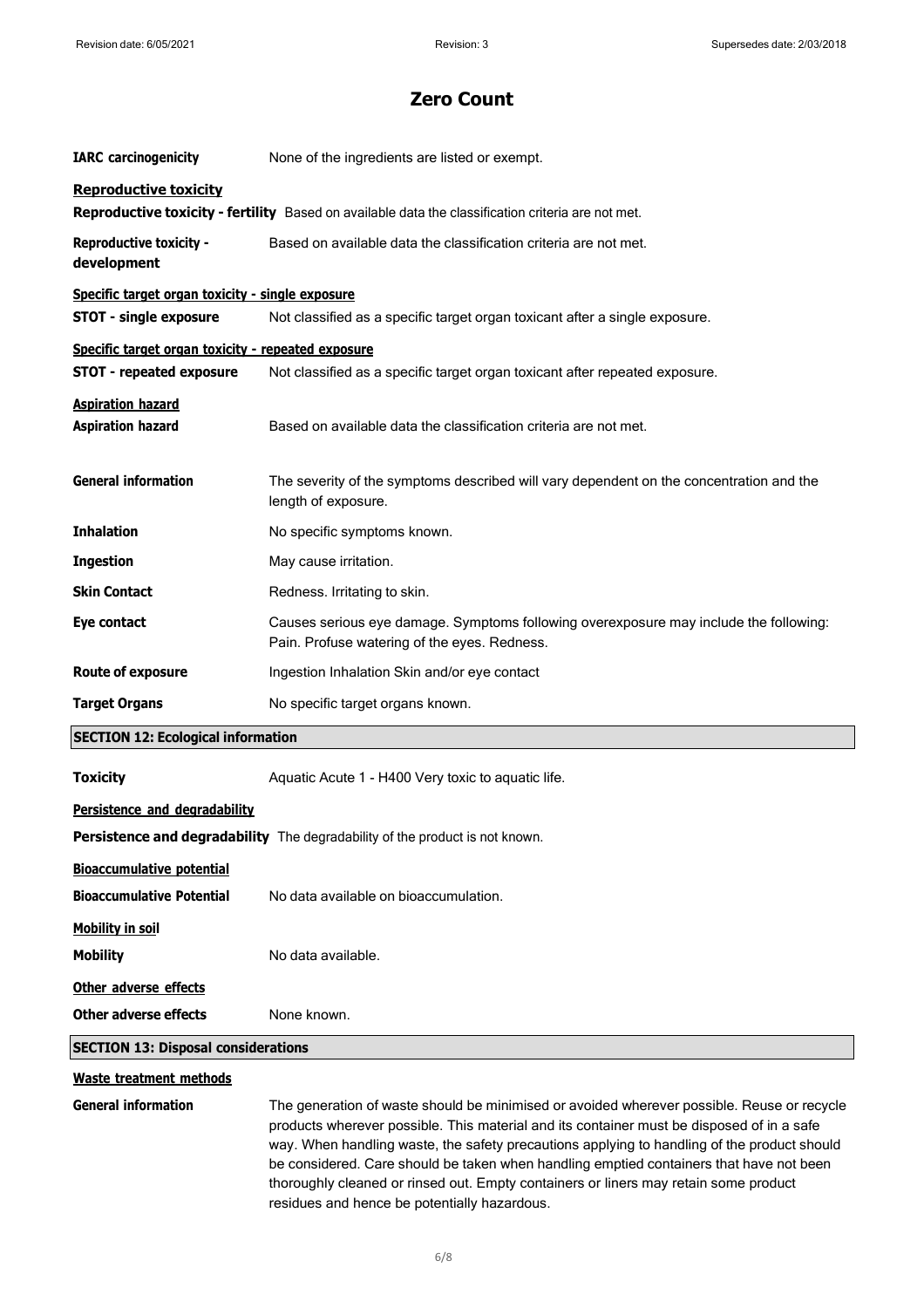| <b>Disposal methods</b> | Dispose of surplus products and those that cannot be recycled via a licensed waste disposal    |
|-------------------------|------------------------------------------------------------------------------------------------|
|                         | contractor. Waste, residues, empty containers, discarded work clothes and contaminated         |
|                         | cleaning materials should be collected in designated containers, labelled with their contents. |
|                         | Incineration or landfill should only be considered when recycling is not feasible.             |
|                         |                                                                                                |

#### **SECTION 14: Transport information**

**General** The product is not covered by international regulations on the transport of dangerous goods (IMDG, IATA, ADG).

### **UN number**

Not applicable.

### **UN proper shipping name**

Not applicable.

#### **Transport hazard class(es)**

No transport warning sign required.

#### **Packing group**

Not applicable.

### **Environmental hazards**

**Environmentally hazardous substance/marine pollutant** No.

#### **Special precautions for user**

Not applicable.

**Transport in bulk according to** Not applicable. **Annex II of MARPOL 73/78 and the IBC Code**

### **SECTION 15: Regulatory information**

### **Inventories**

#### **Australia - AICS**

None of the ingredients are listed or exempt.

# **SECTION 16: Any other relevant information**

| <b>Training advice</b>           | Only trained personnel should use this material.                                                                                                                                                                                                                                                                             |
|----------------------------------|------------------------------------------------------------------------------------------------------------------------------------------------------------------------------------------------------------------------------------------------------------------------------------------------------------------------------|
| <b>Revision date</b>             | 6/05/2021                                                                                                                                                                                                                                                                                                                    |
| <b>Revision</b>                  | 3                                                                                                                                                                                                                                                                                                                            |
| Supersedes date                  | 2/03/2018                                                                                                                                                                                                                                                                                                                    |
| SDS No.                          | 4686                                                                                                                                                                                                                                                                                                                         |
| <b>General Information</b>       | The following risk and hazard statements are to be considered a glossary. They relate to the<br>raw materials used in this product and therefore may not be accurate for the finished product<br>itself. For the complete risk and hazard statements for this product please refer to section 2 of<br>this Safety Data Sheet |
| <b>Hazard statements in full</b> | H315 Causes skin irritation.<br>H318 Causes serious eye damage.                                                                                                                                                                                                                                                              |